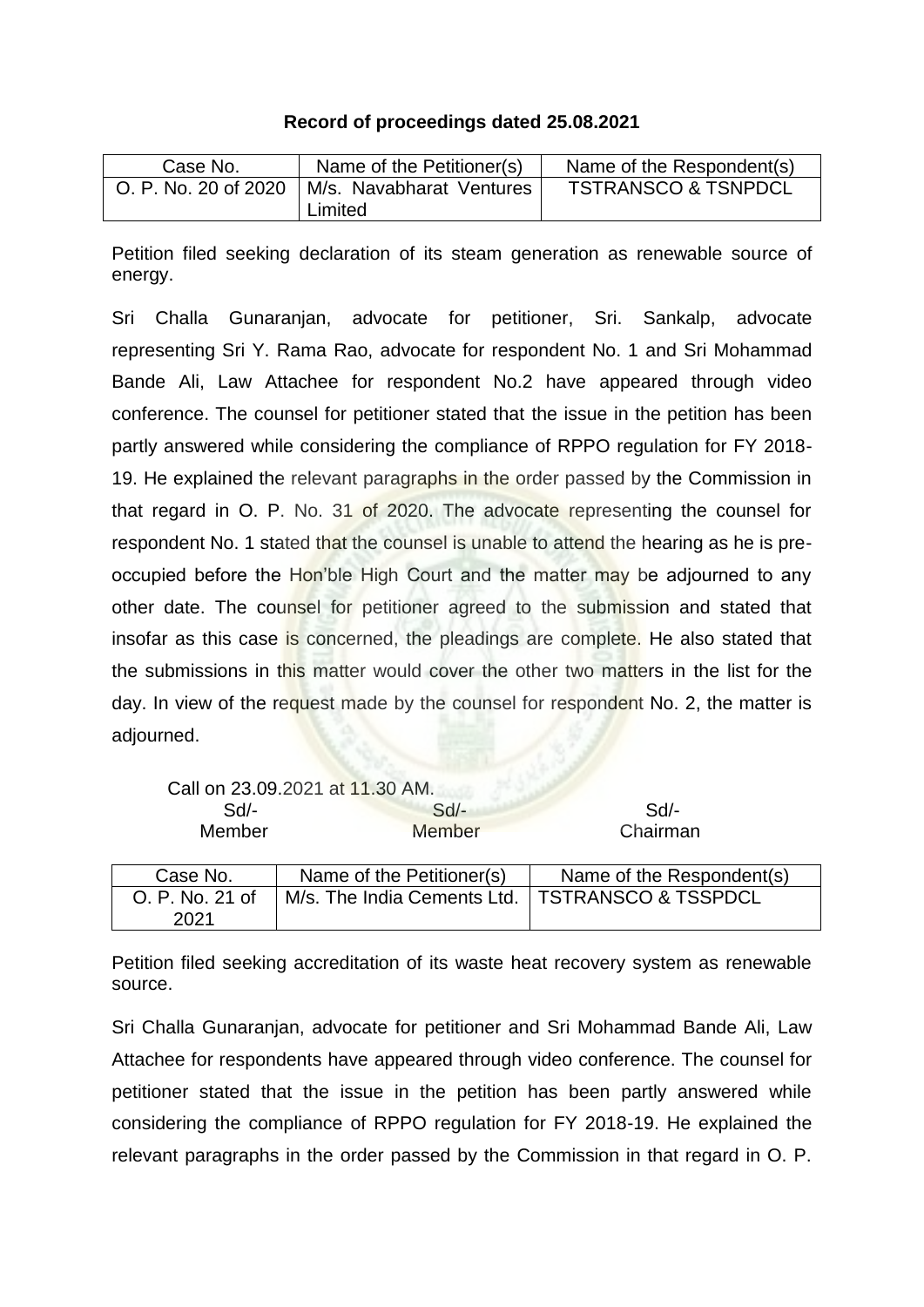No. 31 of 2020. The counter affidavit has been filed and there is no necessisity of filing any rejoinder in view of the decision of the Commission stated above. He also stated that the submissions in this matter would cover the matter in M/s. Navabharat Ventures Limited. In view of the adjournment of O. P. No. 20 of 2020, this matter is also adjourned.

|                 | Call on 23.09.2021 at 11.30 AM. |                                |  |
|-----------------|---------------------------------|--------------------------------|--|
| $Sd$ -          | $Sd$ -                          | Sd                             |  |
| Member          | Member                          | Chairman                       |  |
|                 |                                 |                                |  |
| Case No.        | Name of the Petitioner(s)       | Name of the Respondent(s)      |  |
| O. P. No. 22 of | M/s. My Home Industries         | <b>TSTRANSCO &amp; TSSPDCL</b> |  |
| 2021            | <b>Private Limited</b>          |                                |  |

Petition filed Seeking accreditation of its waste heat recovery system as renewable source.

Sri Challa Gunaranjan, advocate for petitioner and Sri Mohammad Bande Ali, Law Attachee for respondents have appeared through video conference. The counsel for petitioner stated that the issue in the petition has been partly answered while considering the compliance of RPPO regulation for FY 2018-19. He explained the relevant paragraphs in the order passed by the Commission in that regard in O. P. No. 31 of 2020. The counter affidavit has been filed and there is no necessisity of filing any rejoinder in view of the decision of the Commission stated above. He also stated that the submissions in this matter would cover the matter in M/s. Navabharat Ventures Limited. In view of the adjournment of O. P. No. 20 of 2020, this matter is also adjourned.

| Call on 23.09.2021 at 11.30 AM. |                                       |                                 |  |
|---------------------------------|---------------------------------------|---------------------------------|--|
| $Sd$ -                          | Sd                                    | Sd                              |  |
| Member                          | Member                                | Chairman                        |  |
|                                 |                                       |                                 |  |
| Case No.                        | Name of the Petitioner(s)             | Name of the Respondent(s)       |  |
| O. P. No. 23 of 2021            | M/s. Prashanth Narayan G   TSTRANSCO, |                                 |  |
|                                 | (PNG)                                 | <b>CGMTSSPDCL &amp; TSSPDCL</b> |  |

Petition filed seeking directions to the respondents to approve long term open access (LTOA).

Sri. Challa Gunaranjan, advocate for petitioner and Sri Mohammad Bande Ali, Law Attachee for respondents have appeared through video conference. The counsel for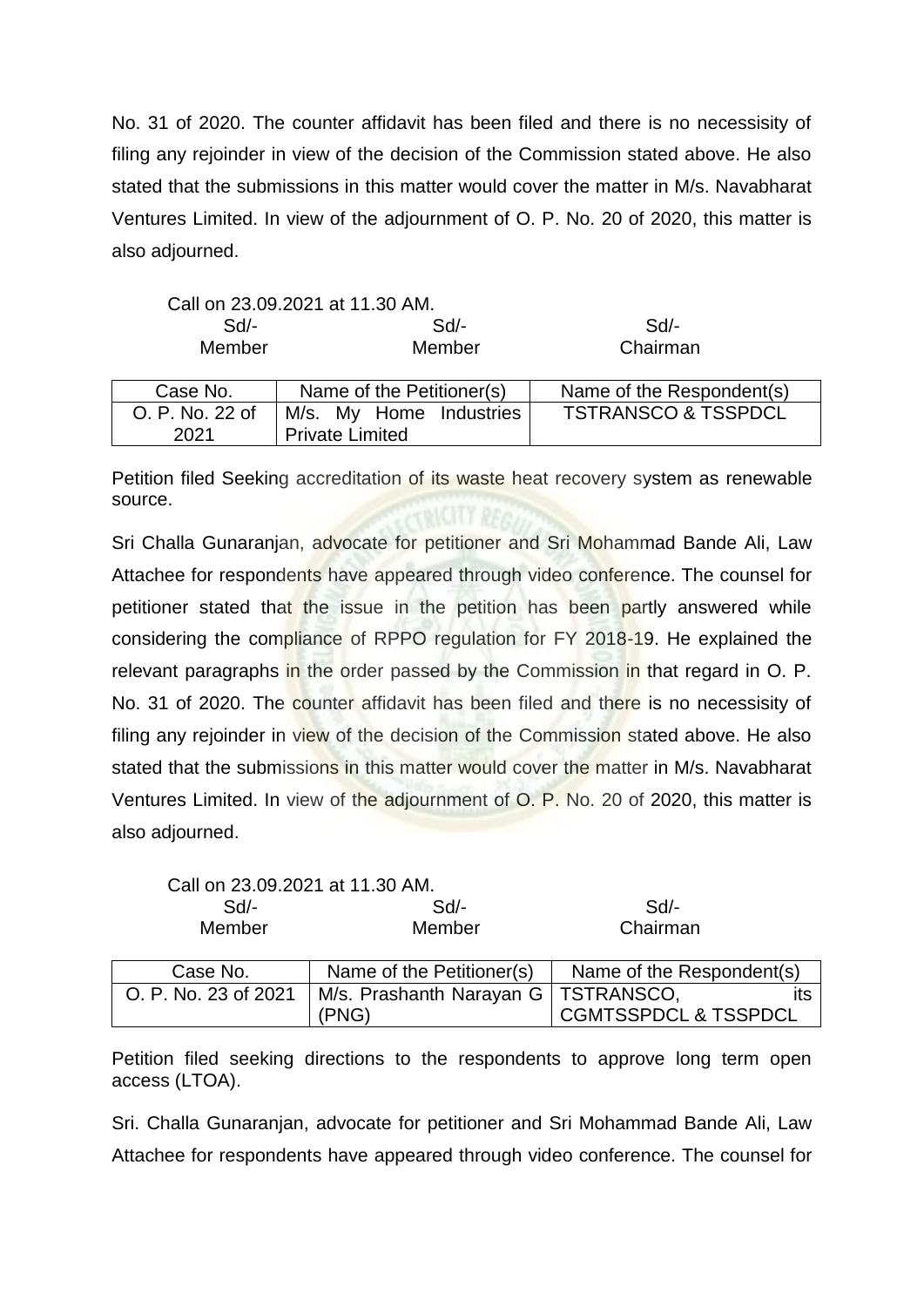the petitioner stated that the matter is coming up for the first time and it involves grant of open access on long term basis. A counter affidavit is to be filed by the respondents. The representative of the respondents sought time of two weeks for filing counter affidavit. The counter affidavit shall be filed on or before the date of hearing with advance copy served on the counsel for petitioner, who shall file rejoinder, if any by the date of hearing with a copy served on the respondents. Accordingly, the matter is adjourned.

|                      | Call on 23.09.2021 at 11.30 AM. |                                |
|----------------------|---------------------------------|--------------------------------|
| $Sd$ -               | $Sd$ -                          | Sd                             |
| Member               | Member                          | Chairman                       |
|                      |                                 |                                |
| Case No.             | Name of the Petitioner(s)       | Name of the Respondent(s)      |
| O. P. No. 24 of 2021 | M/s. Prashanth Narayan G        | <b>TSSPDCL &amp; TSTRANSCO</b> |
|                      |                                 |                                |

Petition filed seeking the energy generated fed into the grid for the period before open access as deemed purchase of licensee or pay for the same.

Sri. Challa Gunaranjan, advocate for petitioner and Sri Mohammad Bande Ali, Law Attachee for respondents have appeared through video conference. The counsel for the petitioner stated that the matter is coming up for the first time and it involves payment of amounts for the energy generated and fed into the grid for the period before open access on long term basis. A counter affidavit is to be filed by the respondents. The representative of the respondents sought time of two weeks for filing counter affidavit. The counter affidavit shall be filed on or before the date of hearing with advance copy served on the counsel for petitioner, who shall file rejoinder, if any, by the date of hearing with a copy served on the respondents. Accordingly, the matter is adjourned.

Call on 23.09.2021 at 11.30 AM. Sd/- Sd/- Sd/- Member Member Chairman

| Case No.                         | Name of the Petitioner(s) |     | Name of the Respondent(s) |                         |
|----------------------------------|---------------------------|-----|---------------------------|-------------------------|
| O. P. (SR) No. 36 of $\mid$ M/s. |                           | BVM | Energy                    | & TSTRANSCO & TSSPDCL & |
| 2021                             | Residency Pvt. Ltd.       |     | its officers              |                         |

Petition filed seeking the energy generated fed into the grid for the period before open access as deemed purchase of licensee or pay for the same.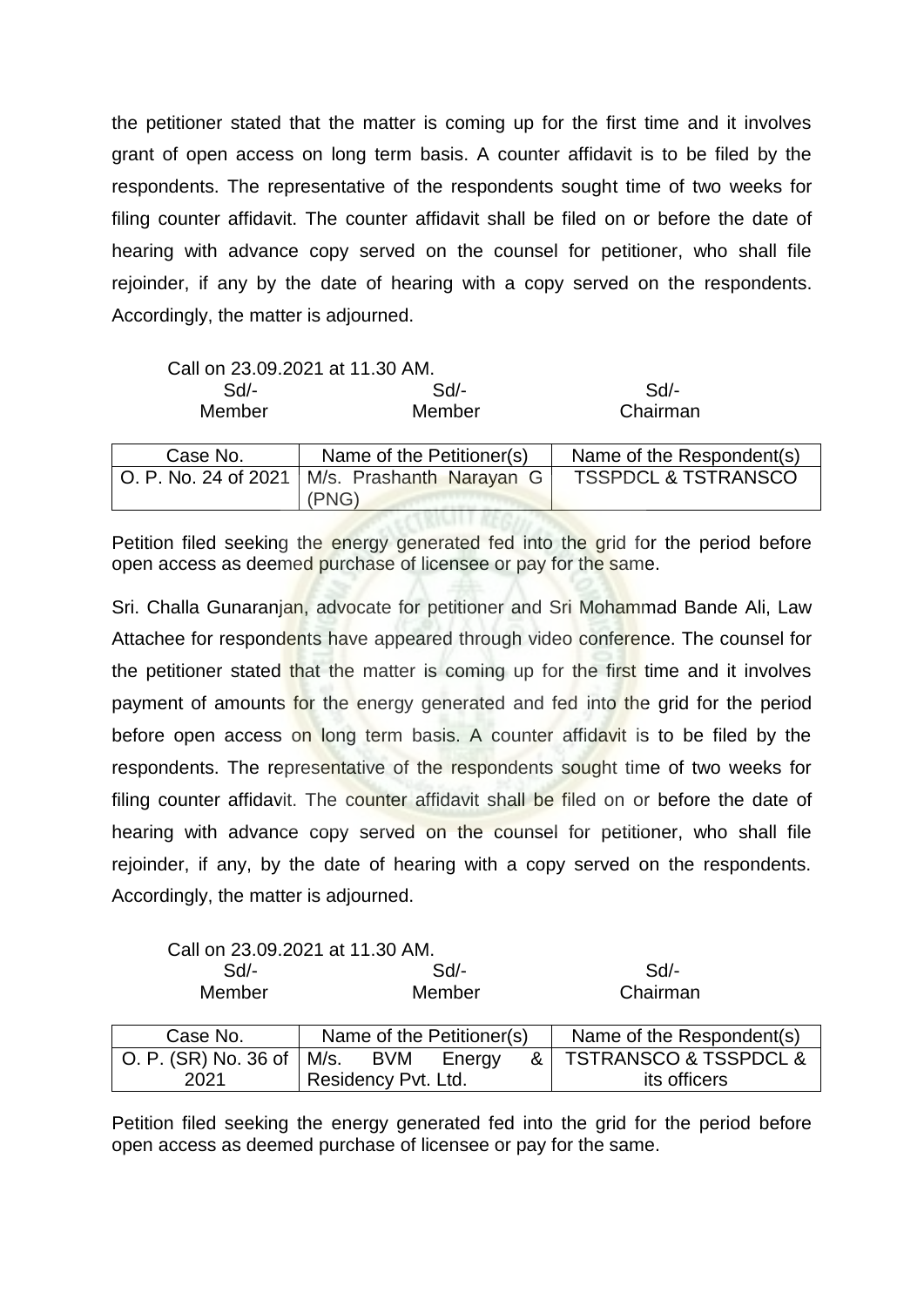Sri. Challa Gunaranjan, advocate for petitioner has appeared through video conference. The counsel for the petitioner stated that three prayers have been sought in the petition, which are consequential in nature. The petitioner sought prayer in the petition for extension of feasibility of the project, synchronization thereof and allowing captive open access. The project has been established under the Telangana Solar Policy of 2015. The proposals were made in the year 2015 and feasibility has been accorded by communicating the estimates in the year 2016 granting 24 months time period with two months of grace period. The period would expire in February, 2018 and the petitioner had made an application for extension prior to completion of the period in December, 2017 itself. The period sought is about 8 months to complete the project. The project was completed by July, 2018. He explained the correspondence that has been made by the petitioner and the licensee from time to time. It is stated that the power plant is ready in July, 2018 itself, but the licensee has been dodging to reply on the request made by the petitioner for extending the feasibility to the project. Therefore, it is before the Commission.

Having heard the arguments of the counsel for petitioner regarding the maintainability of the petition. The matter is reserved for orders.

| $Sd$ -               | $Sd$ -                    | Sd                                                                  |
|----------------------|---------------------------|---------------------------------------------------------------------|
| Member               | Member                    | Chairman                                                            |
|                      |                           |                                                                     |
| Case No.             | Name of the Petitioner(s) | Name of the Respondent(s)                                           |
|                      |                           | O. P. No. 16 of 2017   M/s. Sundew Properties   TSSPDCL & TSTRANSCO |
|                      | Limited                   |                                                                     |
| I. A. No. 25 of 2017 |                           |                                                                     |

Petition filed seeking transfer of distribution assets falling within the area of SEZ area.

I. A. filed seeking directions to respondent No. 1 to disconnect the consumers pertaining to SPL's licence area and handover the assets to the petitioner and also to the respondent No. 2 to grant transmission connectivity at 33 KV level on two Nos. of 33 KV SPL feeders.

Sri Kunal Kaul, advocate representing M/s. J. Sagar Associates for petitioner and Sri Mohammad Bande Ali, Law Attachee for respondents have appeared through conference. The counsel for the petitioner stated that he needs further time to file rejoinder in the matter. The Commission sought to know the status of the appeal before the Hon'ble Supreme Court. The counsel for petitioner stated that the matter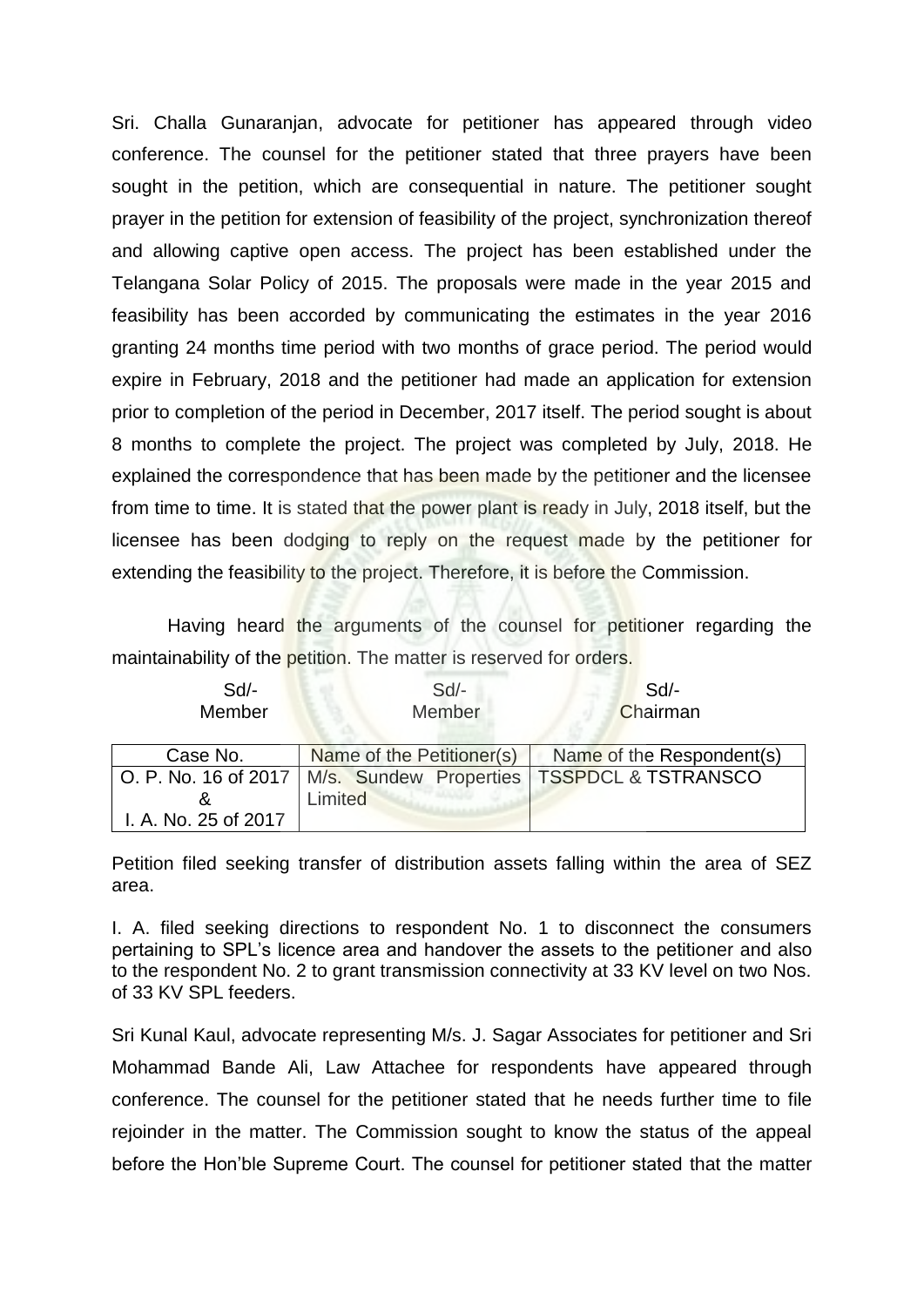is scheduled to be listed for hearing on 09.09.2021, however, from 31.08.2021 the Hon'ble Supreme Court is scheduled to undertake physical hearing of the matter, as such a further mention will be made for early hearing of the matter expeditiously. In view of the request made by the counsel for petitioner, the matter is adjourned.

|                     | Call on 23.09.2021 at 11.30 AM. |                           |
|---------------------|---------------------------------|---------------------------|
| $Sd$ -              | $Sd$ -                          | Sd/-                      |
| Member              | Member                          | Chairman                  |
|                     |                                 |                           |
| Case No.            | Name of the Petitioner(s)       | Name of the Respondent(s) |
| O. P. No. 4 of 2021 | M/s. Sundew Properties Limited  | $-$ None $-$              |

Petition filed seeking determination of tariff for the power procured by it / to be charged to its consumers with TSSPDCL tariff as the ceiling tariff.

Sri Kunal Kaul, advocate representing M/s. J. Sagar Associates for has appeared through conference. The counsel for the petitioner stated that he needs further time to file rejoinder in the matter. The Commission sought to know the status of the appeal before the Hon'ble Supreme Court. The counsel for petitioner stated that the matter is scheduled to be listed for hearing on 09.09.2021, however, from 31.08.2021 the Hon'ble Supreme Court is scheduled to undertake physical hearing of the matter, as such a further mention will be made for early hearing of the matter expeditiously. In view of the request made by the counsel for petitioner, the matter is adjourned.

| Call on 23.09.2021 at 11.30 AM. |                           |                                  |  |
|---------------------------------|---------------------------|----------------------------------|--|
| Sd                              | $Sd$ -                    | Sd                               |  |
| Member<br>Member                |                           | Chairman                         |  |
|                                 |                           |                                  |  |
| Case No.                        | Name of the Petitioner(s) | Name of the Respondent(s)        |  |
| O. P. No. 2 of 2021             | <b>Indian Railways</b>    | <b>TSTRANSCO &amp; TSDISCOMS</b> |  |

Petition filed seeking declaration as deemed distribution licensee in the State of Telangana and grant of consequential reliefs.

Sri Pulkit Agarwal, Advocate for the petitioner and Sri Mohammad Bande Ali, Law Attachee for respondents have appeared through video conference. The counsel for petitioner stated that the matter is coming up for the arguments of the respondents. The representative of the respondents stated that the petitioner is seeking two fold prayers, namely, declaration of deemed licensee status and permission to avail open